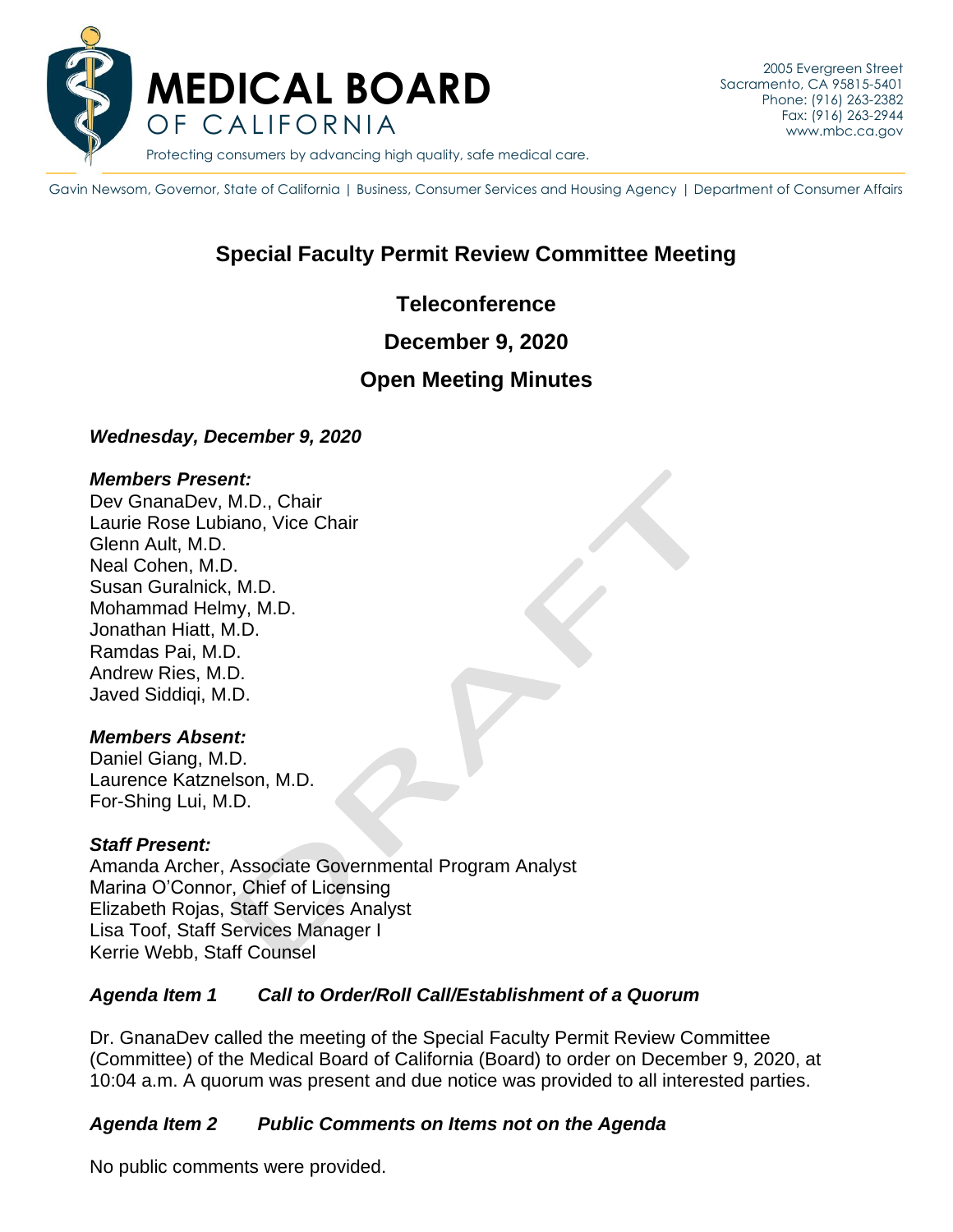Special Faculty Permit Review Committee Meeting Meeting Minutes from December 9, 2020 Page 2

### *Agenda Item 3 Approval of Minutes from the June 11, 2020, Special Faculty Permit Review Committee Meeting*

Dr. Pai requested the June 11, 2020, meeting minutes to reflect his vote for the Special Faculty Permit applicant.

**Dr. Cohen made a motion to approve the June 11, 2020, meeting minutes; s/Dr. Pai. Motion carried (10-0, Dr. Giang, Dr. Katznelson, Dr. Lui absent).**

### *Agenda Item 4 Discussion and Possible Action on 2021 Special Faculty Permit Review Committee Meeting Dates*

Dr. GnanaDev presented the proposed 2021 Special Faculty Permit Review Committee Meeting dates of March 17 or March 24, June 16 or June 23, September 15 or September 22, and December 8 or December 15.

Members discussed if the dates presented would work for each of them and decided to allow staff to determine which dates to schedule the Committee meetings if no issues were presented.

### *Dr. Cohen made a motion to approve the possible* **Special Faculty Permit Review Committee Meeting Dates***; s/Ms. Lubiano. Motion carried (10-0, Dr. Giang, Dr. Katznelson, Dr. Lui absent).*

### *Agenda Item 5 Application Presentation and Discussion: Pedro Alexandre Steyn dos Reis Alves Catarino, M.D., F.R.C.S.*

Dr. Hiatt presented information regarding Dr. Catarino's application for a Special Faculty Permit pursuant to Business and Professions Code (BPC) section 2168.1.

Dr. GnanaDev questioned why Dr. Catarino attended two medical schools.

Dr. Hiatt responded that he was not certain how exactly medical training worked in the United Kingdom but was certain it was not for the purpose of remediating training.

D. Pai confirmed medical training in UK is six years. His thought was that Dr. Catarino transferred from one medical school to the other.

Dr. Siddiqui agreed with Dr. Pai and confirmed the length of medical school was not an issue.

Dr. Pai questioned who Dr. Catarino's employer would be.

Dr. Hiatt responded that that Cedars-Sinai is a major affiliate of UCLA and Dr. Catarino will have a full-time faculty appointment at UCLA School of Medicine but will be based full-time at Cedars-Sinai.